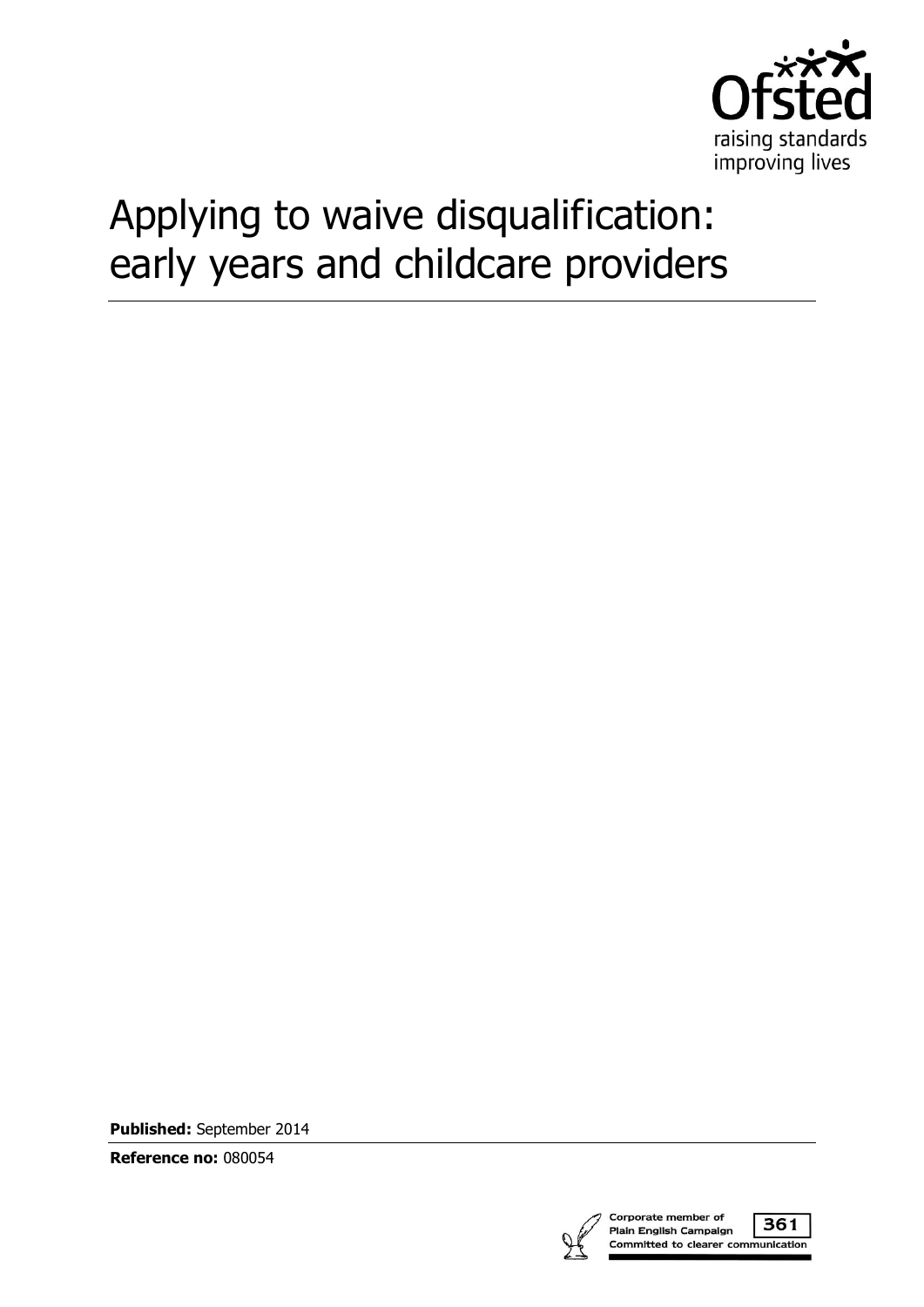The Office for Standards in Education, Children's Services and Skills (Ofsted) regulates and inspects to achieve excellence in the care of children and young people, and in education and skills for learners of all ages. It regulates and inspects childcare and children's social care, and inspects the Children and Family Court Advisory Support Service (Cafcass), schools, colleges, initial teacher training, work-based learning and skills training, adult and community learning, and education and training in prisons and other secure establishments. It assesses council children's services, and inspects services for looked after children, safeguarding and child protection.

If you would like a copy of this document in a different format, such as large print or Braille, please telephone 0300 123 1231, or email enquiries@ofsted.gov.uk.

You may reuse this information (not including logos) free of charge in any format or medium, under the terms of the Open Government Licence. To view this licence, visit www.nationalarchives.gov.uk/doc/open-government-licence/, write to the Information Policy Team, The National Archives, Kew, London TW9 4DU, or email: psi@nationalarchives.gsi.gov.uk.

This publication is available at www.ofsted.gov.uk/resources/080054.

Interested in our work? You can subscribe to our website for news, information and updates at www.ofsted.gov.uk/user.

Piccadilly Gate Store Street Manchester M1 2WD

T: 0300 123 1231 Textphone: 0161 618 8524 E: enquiries@ofsted.gov.uk W: www.ofsted.gov.uk

No. 080054 © Crown copyright 2014

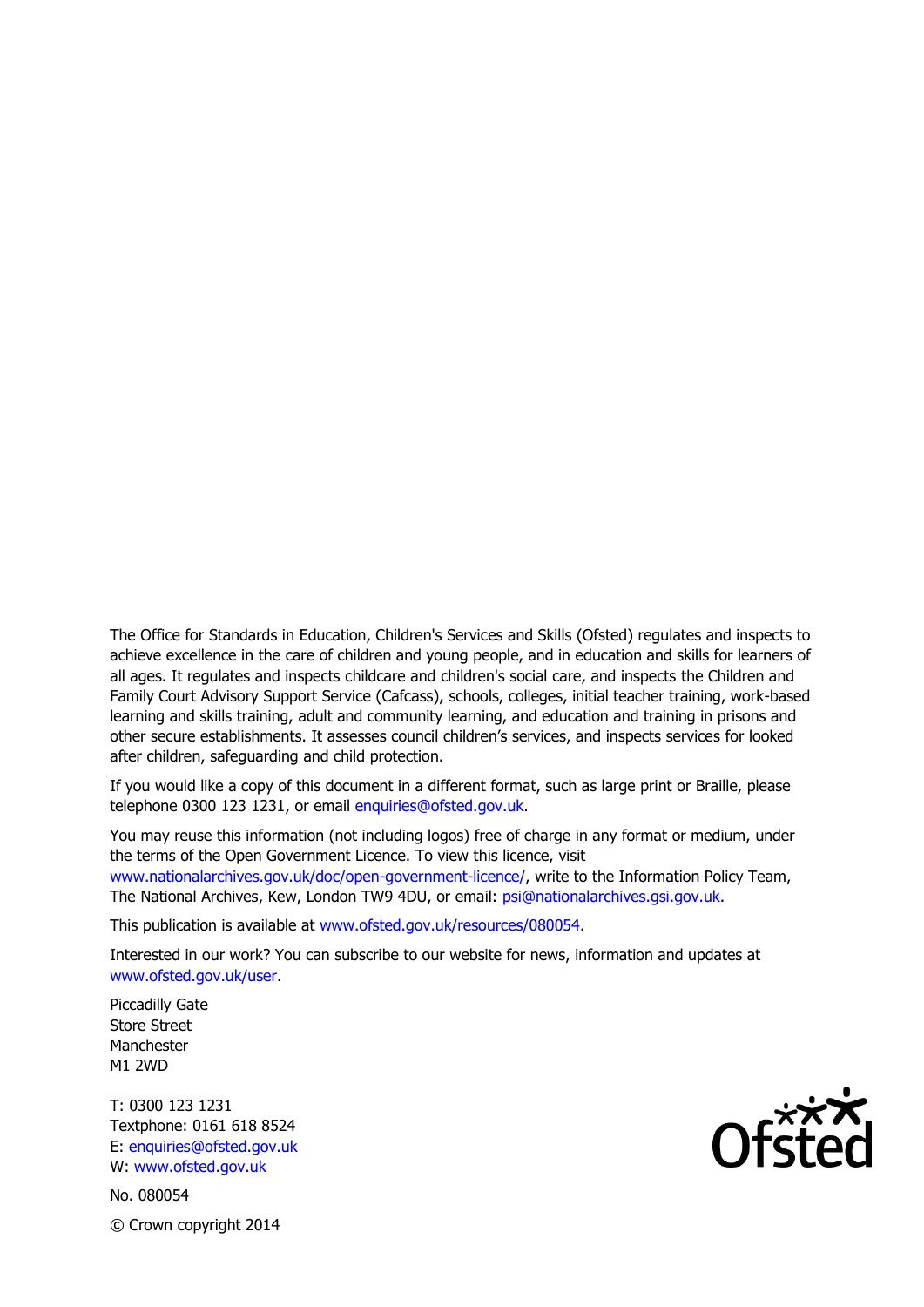# **Contents**

| What a disqualified person must not do                                                                                                        | 4              |
|-----------------------------------------------------------------------------------------------------------------------------------------------|----------------|
| How do I know if I am disqualified?                                                                                                           | 4              |
| Who can apply to us to waive their disqualification?                                                                                          | 5              |
| Information for applicants for registration who are disqualified<br>Information for employers/potential employees who are, or who become,     | 6              |
| disqualified<br>Information for those who are disqualified, joining an organisation which provides                                            | 6              |
| early years and childcare provision                                                                                                           | $\overline{7}$ |
| Information for early years and childcare providers on people living or working on<br>the premises where early years or childcare takes place |                |
| Applying to us to waive your disqualification                                                                                                 | 8              |
| What do you do to consider a request to waive a disqualification?<br>How to appeal if we refuse to waive your disqualification                | 8<br>8         |
| <b>The Tribunal's decision</b>                                                                                                                | 9              |
| <b>More information</b>                                                                                                                       | 9              |
| Useful addresses and contacts                                                                                                                 | 9              |
| <b>Acts of Parliament and supporting legislation</b>                                                                                          | 9              |
| <b>Other Information</b>                                                                                                                      | 10             |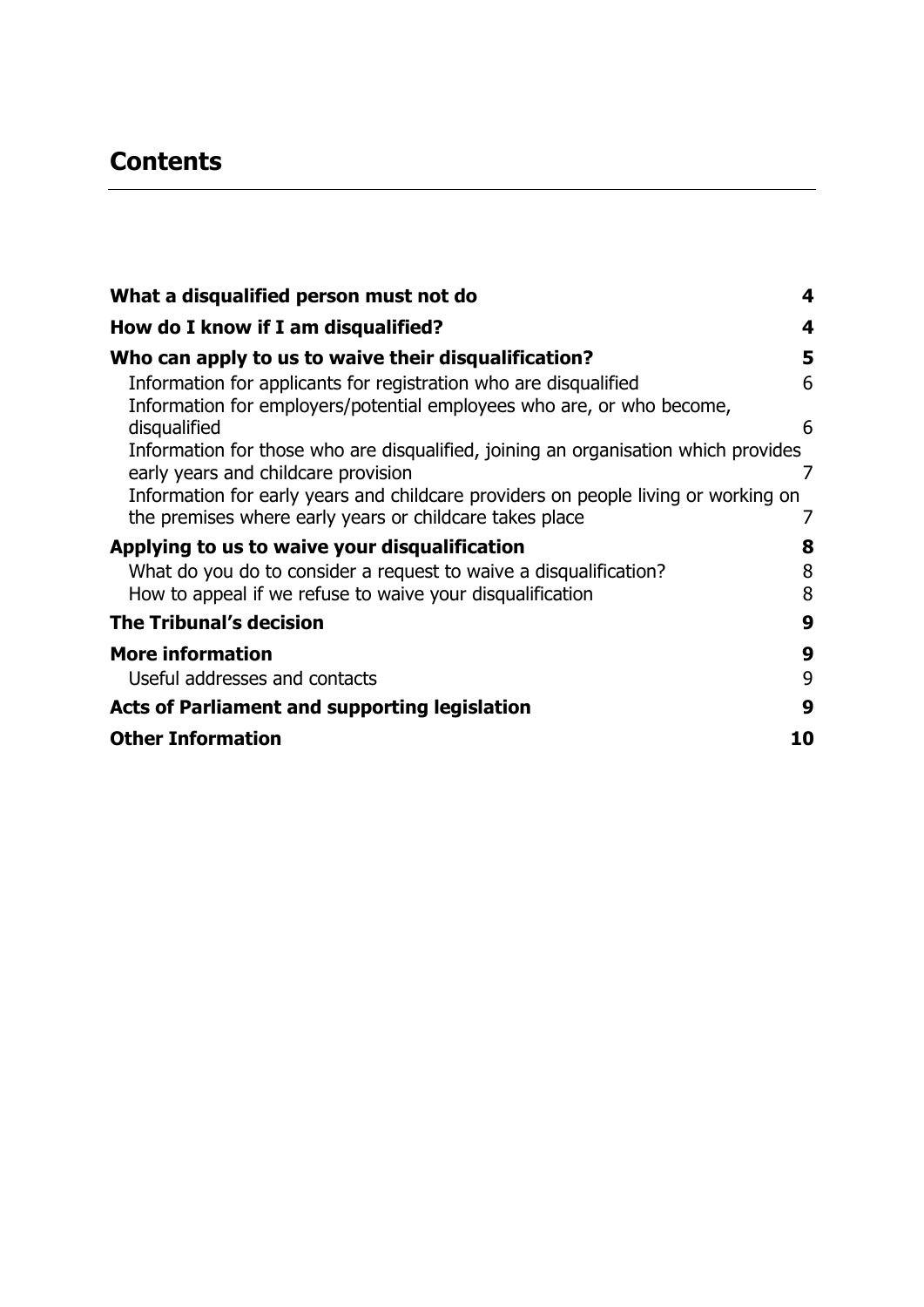

# **Introduction**

Some people are disqualified from providing, being involved in the management of, or being employed in, early years provision and childcare. These people may, in some circumstances, apply to Ofsted for a decision to waive their disqualification. This factsheet sets out how we deal with requests to waive disqualification. In particular, it sets out:

- $\blacksquare$  when people may apply to us to waive their disqualification
- $\blacksquare$  the process for doing this and;
- $\blacksquare$  how to appeal if we refuse an application to waive disqualification.

### <span id="page-3-0"></span>**What a disqualified person must not do**

A person who is disqualified must not:

- **P** provide, or be directly concerned in the management of, any early years or childcare provision; this includes childminders, childcare providers, schools who offer such provision
- register, manage, have a financial interest in or be employed at a children's home
- $\blacksquare$  foster a child privately.

It is an offence for someone who provides early years or childcare provision to knowingly employ someone who is disqualified.

## <span id="page-3-1"></span>**How do I know if I am disqualified?**

You **may** be disqualified from registration if you, or a person who lives with you, have been:

- Found to have committed a relevant offence against a child<sup>1</sup>
- made subject to an order or determination removing a child from your care or preventing a child from living with you

 $\overline{a}$ 

 $<sup>1</sup>$  Found to have committed means a person has been a) convicted of an offence; b) found not guilty</sup> of an offence by reason of insanity; c) found to be under a disability and to have done the act charged against them in respect of such an offence; or d) on or after 6 April 2007, given a caution in respect of an offence by a police officer after admitting that offence. A person is found to have committed an offence that is 'related to' an offence if that person has been found to have committed an offence of a) attempting, conspiring or incitement to commit that offence; or b) aiding, abetting, counselling or procuring the commission of that offence (The Childcare (Disqualification) Regulations 2009). 'Given a caution' includes a reprimand or warning for an offence (Childcare Act 2006, section 75(6)).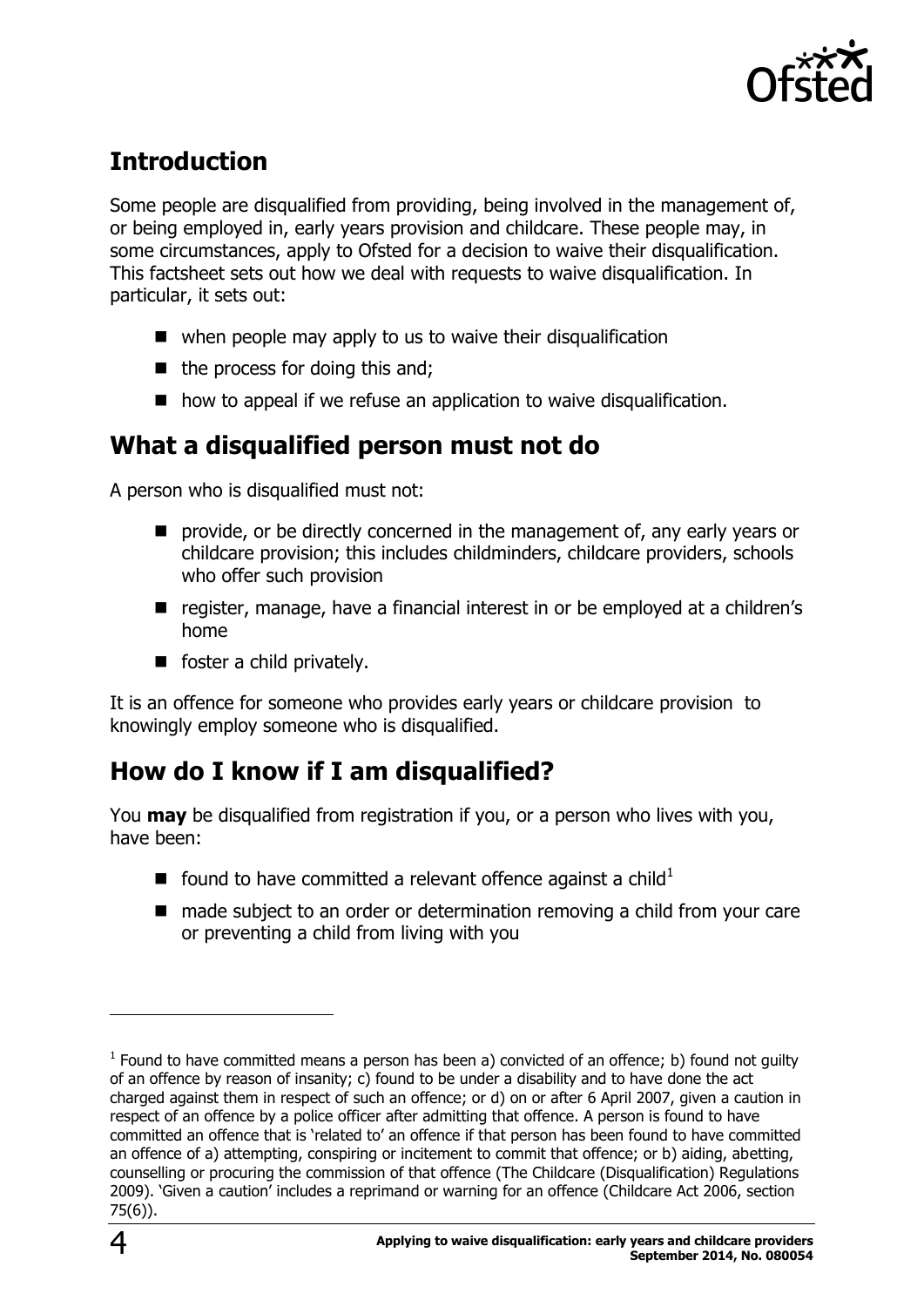

- $\blacksquare$  found to have committed certain offences against an adult; for example, murder, kidnapping, rape, indecent assault, or assault causing actual bodily harm
- charged with certain offences against an adult, or an offence that is related to another offence, and had a relevant order imposed
- $\blacksquare$  included on the list of those who are barred from working with children, held by the Disclosure and Barring Service
- $\blacksquare$  made the subject of a disqualifying order
- previously refused registration as a childcarer or have had registration cancelled, unless the cancellation was only for non-payment of fees for continued registration after 1 September 2008
- refused registration as a provider or manager of children's homes or have had registration cancelled.

You are disqualified if we refuse your application to register with us, or we cancel your registration, for any reason other than not paying your annual fee for continued registration. In these circumstances, you or any person making up the organisation that provides or intends to provide early years and childcare, will be disqualified, regardless of any waiver that we have previously granted. You can apply again to us to waive your disqualification, at any time, if you wish to register or perform other activities in the future from which you are otherwise disqualified in connection with childminding or childcare.

You are also disqualified if you live in the same household as another person who is disqualified or if you live in a household where a disqualified person is employed.

A full list of all the circumstances that disqualify people from working with children is available in the Childcare (Disqualification) Regulations 2009.<sup>2</sup> If you think that you, or a person connected to your provision (including potential employees), may be disqualified, you can contact us by email at [disqualification@ofsted.gov.uk.](mailto:disqualification@ofsted.gov.uk)<sup>3</sup> We may be able to tell you if you are disqualified straightaway; if not, we may send you a form to fill in asking you for more information to allow us to decide.

## <span id="page-4-0"></span>**Who can apply to us to waive their disqualification?**

If you have been disqualified you can apply to us to waive the disqualification, if you:

**P** provide early years or childcare provision such as childminding, childcare on domestic or non-domestic premises, or such provision in a maintained or independent school or in an academy

[http://www.legislation.gov.uk/uksi/2009/1547/contents/made.](http://www.legislation.gov.uk/uksi/2009/1547/contents/made)

-

 $2$  The Childcare (Disqualification) Regulations 2009 are available from:

 $3$  This email address is only for queries about disqualification; please do not use it to talk to us about anything else.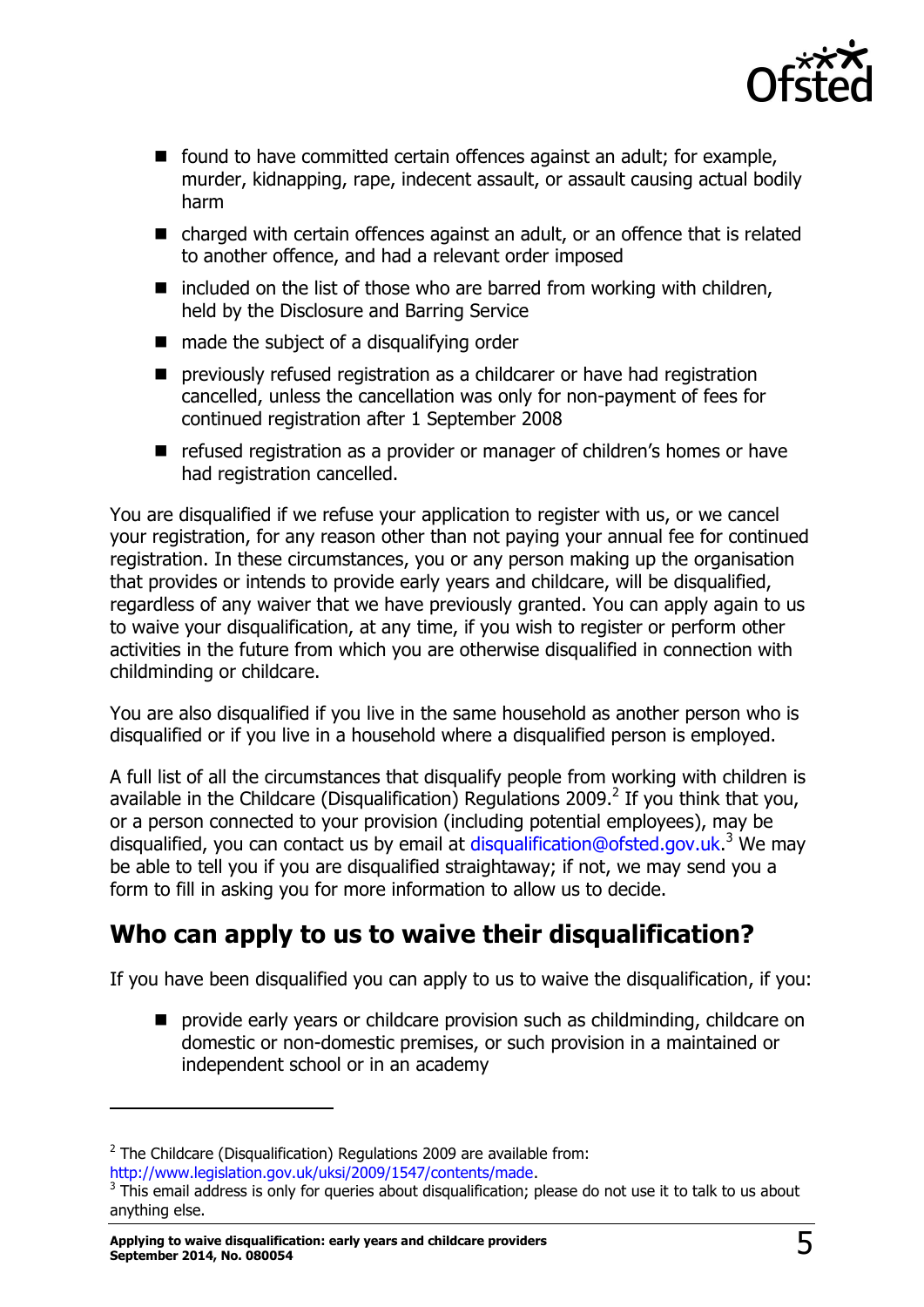

- are an employee of such a person
- want to join an organisation providing early years and childcare such as a committee member, director or partner.

You cannot apply if you:

- are included on the relevant list of those barred from working with children and vulnerable adults held by the Disclosure and Barring Service
- have committed an offence against a child within the meaning of section 26(1) of the Criminal Justice and Courts Services Act 2000 **and** the court has ordered that you are disqualified from working with children (under sections 28 (4) and 29,of the same Act).

We do not have the power to waive disqualification in these circumstances.

We also do not have power to waive the disqualification of people who work on early years and childcare premises, but who are not employed by the organisation running the provision.

### <span id="page-5-0"></span>**Information for applicants for registration who are disqualified**

If you know that you are disqualified and want to apply for registration as a childminder or childcare provider, we will only consider your application for registration if we have already decided to waive your disqualification. You must submit an application for registration at the same time as an application to have your disqualification waived.

If we decide to waive your disqualification, this does not automatically mean that we will grant your registration or that you are suitable to look after, or be in regular contact, with children. We will refuse to grant registration if, after carrying out our checks, we do not think you are suitable to provide childcare. This may be because of other factors or information unconnected with your disqualification.

#### <span id="page-5-1"></span>**Information for employers/potential employees who are, or who become, disqualified**

If you want to become an employee of an organisation running early years or childcare provision, and you are disqualified, you must apply to us to waive your disqualification.

If you are an employer who wishes to employ someone who is disqualified, or you discover that an employee has become disqualified, then the disqualified person, not you as their employer, must apply to us to have their disqualification waived.

If you are an employee and we decide to waive your disqualification, it is then still your employer's decision whether or not to employ you. Your potential employer may decide not to employ you because of other factors relating to their own recruitment and staff retention procedures.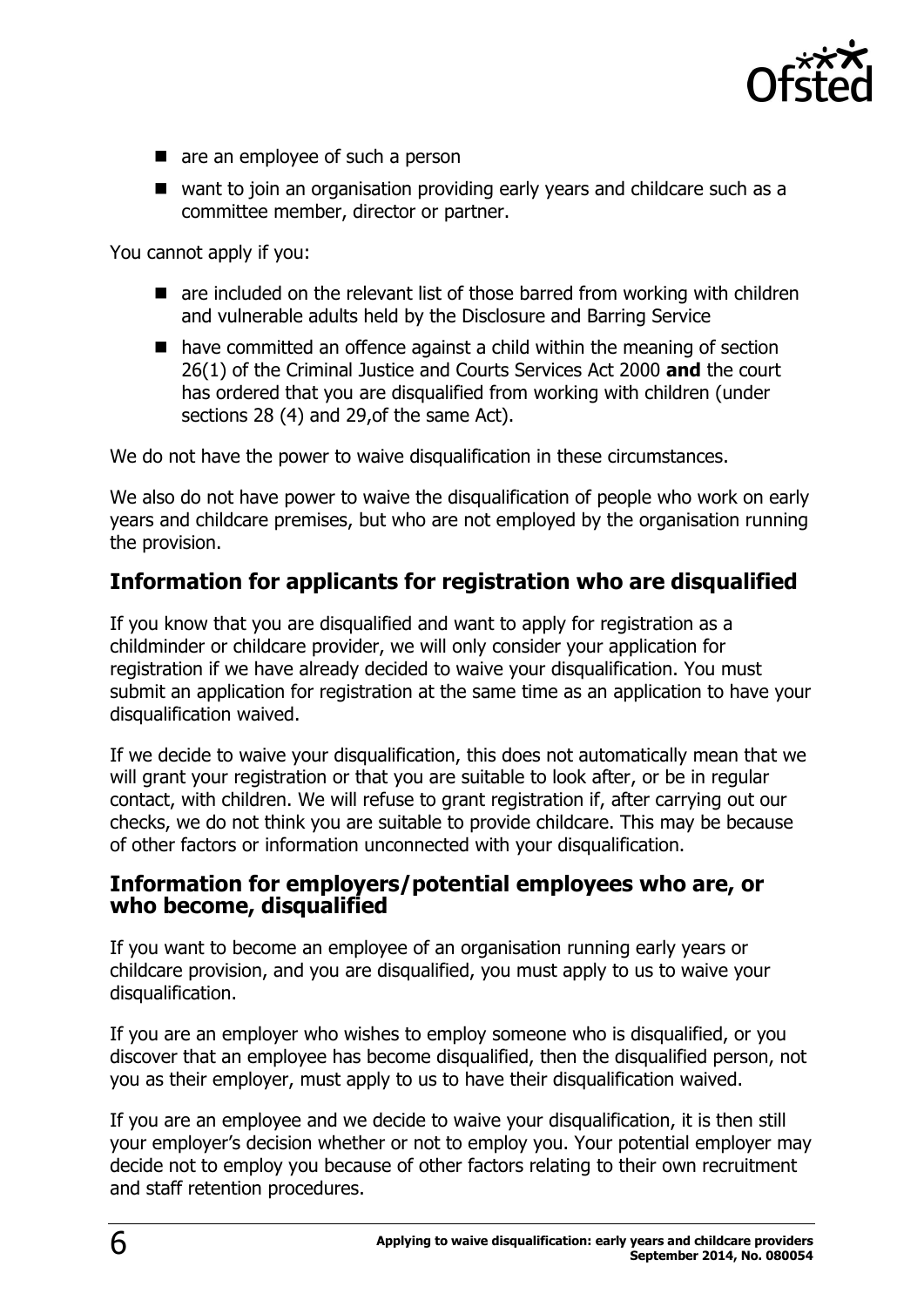

It is an offence for a person to employ someone whom they know to be disqualified from working with children. If you think that you, or a person you are considering employing, may be disqualified, you can contact us by email at [disqualification@ofsted.gov.uk.](mailto:disqualification@ofsted.gov.uk)

We take action to safeguard children where we find a disqualified person is providing or working in early years or childcare. Where the provision is registered with Ofsted, this can include taking steps to suspend a childminder's or childcare provider's registration or cancel a registration.

### <span id="page-6-0"></span>**Information for those who are disqualified, joining an organisation which provides early years and childcare provision**

If you want to join an organisation that is already providing early years and childcare and you are disqualified, for example, if you want to be a committee member, director or partner, you must apply to us for your disqualification to be waived. You should try to do so before you join the body, otherwise we may have to tell the person who represents the organisation to us that you are disqualified, but we will not tell them why. We will tell them of any decision we make about your application to waive disqualification. The organisation must then decide about your future role. If you continue to be part of the organisation, and we have not agreed to waive your disqualification then this will affect the organisation's suitability to provide early years and childcare.

We take action to safeguard children where we find a disqualified person is providing or employed in early years and childcare. Where the provision is registered with us, this can include taking steps to suspend a childminder's or childcare provider's registration or cancel a registration.

#### <span id="page-6-1"></span>**Information for early years and childcare providers on people living or working on the premises where early years or childcare takes place**

We are responsible for making suitability decisions about those living or working on premises where childminding or childcare on domestic premises takes place, including those who work directly with children.

We expect early years and childcare providers on other premises to have similar robust vetting and recruitment procedures in place to ensure those who are employed on the premises where that provision takes place are suitable to work with, or be in regular contact, with children. Providers must ensure that any person not vetted is never left alone with children.

Ofsted cannot waive the disqualification of those people who live or work on early years and childcare premises who are not employed by the organisation running the provision. Therefore, the provider must take action to ensure that such people do not have contact with children.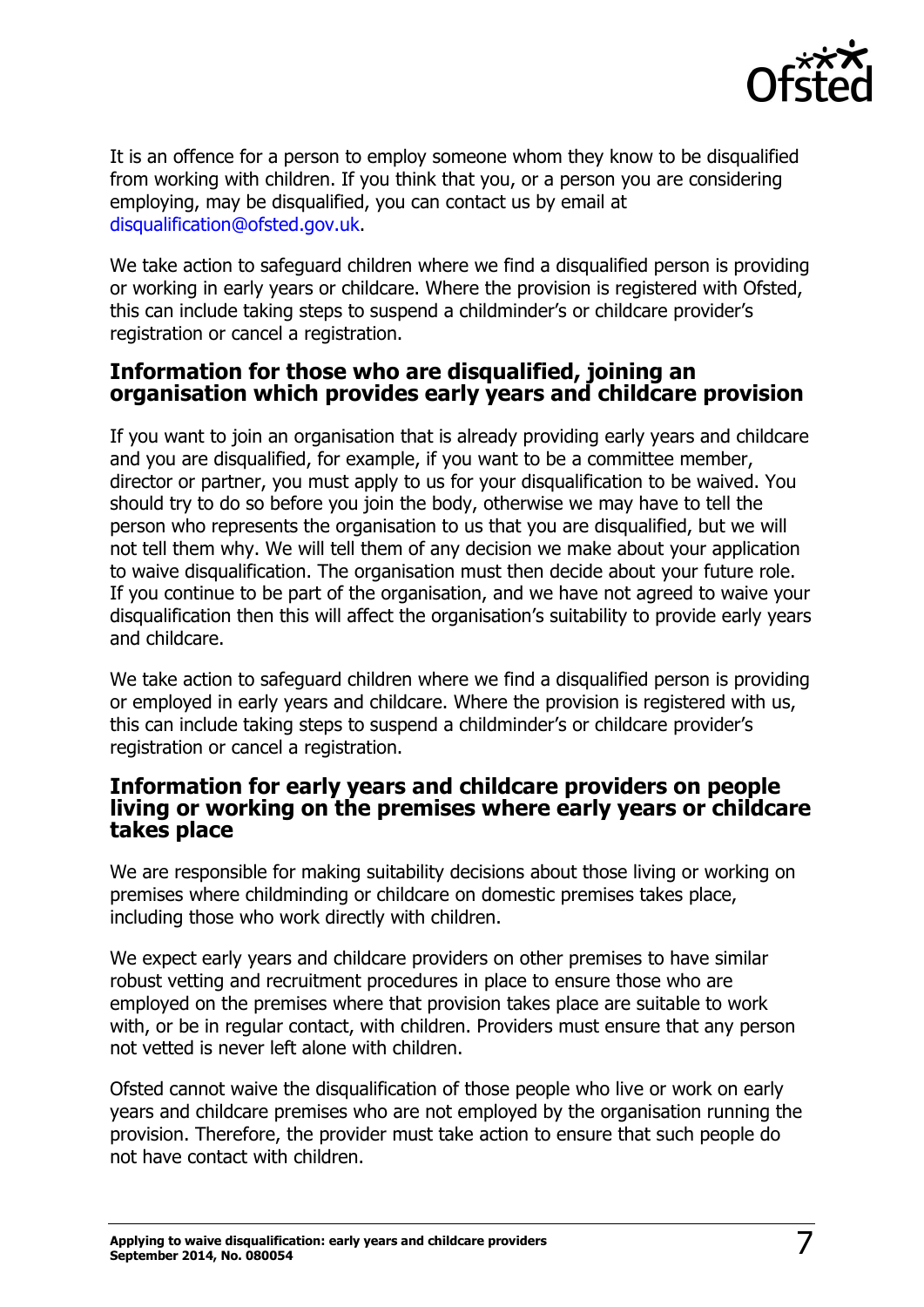

## <span id="page-7-0"></span>**Applying to us to waive your disqualification**

If you are disqualified, you can request a form to apply to us to waive your disqualification by emailing [disqualification@ofsted.gov.uk.](mailto:disqualification@ofsted.gov.uk) You must complete the form and give us the required information in writing. We cannot agree to waive your disqualification on the strength of information you give over the telephone.

#### <span id="page-7-1"></span>**What do you do to consider a request to waive a disqualification?**

We consider each request on its own merits, taking into account the reasons for your disqualification, the length of time since the matter took place that disqualifies you, the reasons why you believe we should waive your disqualification and any risks to children from allowing you to provide or work in early years and childcare provision. We may ask you for more information, or for your agreement to carry out further checks, or we may ask you to attend an interview before making our decision. We will notify you in writing of our decision.

If we decide to waive your disqualification, the letter we send you will explain the circumstances that apply to our decision. We may limit the decision to waive disqualification to one type of employment or to particular premises. You will need to keep this letter safe in case you need to show it to an inspector or to a new employer. This also applies to anyone connected with your application.

### <span id="page-7-2"></span>**How to appeal if we refuse to waive your disqualification**

You can appeal to an independent body, the First-Tier Tribunal (Health, Education and Social Care Chamber) (the Tribunal) against our decision to refuse an application to waive your disqualification. You must make an appeal in writing within 28 days of the date of our decision letter. You can obtain guidance on how to appeal from the tribunal by:

- writing to the secretary of the Tribunal at: First-tier Tribunal: Care Standards Appeals, Mowden Hall, Staindrop Road, Darlington, DL3 9BG
- $\blacksquare$  telephoning 01325 392 712
- faxing 01325 391 045
- $\blacksquare$  emailing [CST@tribunals.gsi.gov.uk](mailto:CST@tribunals.gsi.gov.uk)<sup>4</sup>
- website [www.justice.gov.uk/contacts/hmcts/tribunals/care-standards](http://www.justice.gov.uk/contacts/hmcts/tribunals/care-standards)

j

 $4$  For now, the Chamber is not updating its email and website to reflect its new name.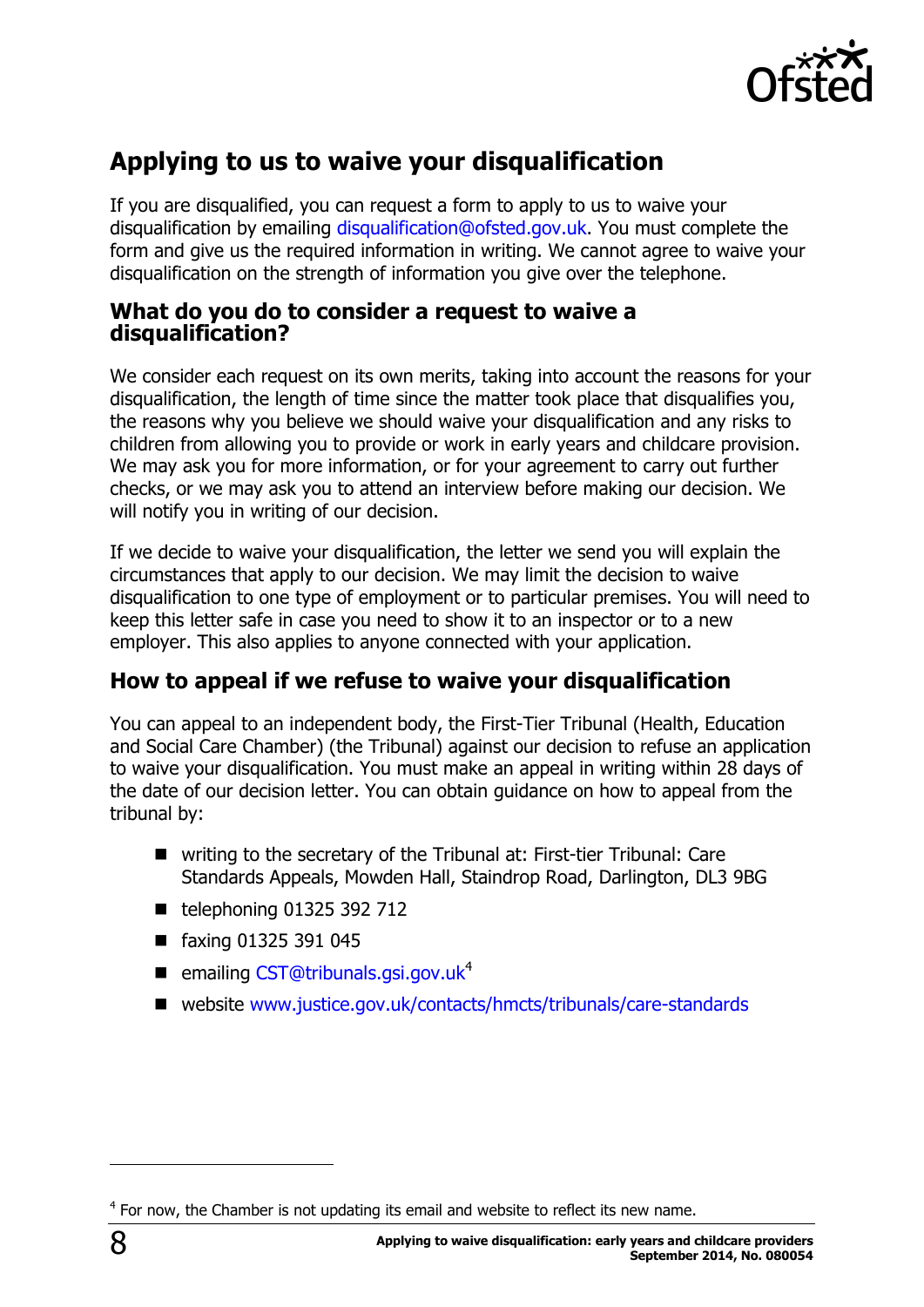

### <span id="page-8-0"></span>**The Tribunal's decision**

The Tribunal's decision takes immediate effect. The Tribunal will confirm its decision in writing and tell you the reasons for the decision, including any right to review or appeal you may have against its decision, and how to do this.

### <span id="page-8-1"></span>**More information**

### <span id="page-8-2"></span>**Useful addresses and contacts**

**Ofsted** Piccadilly Gate Store Street **Manchester** M1 2WD

> Email: [disqualification@ofsted.gov.uk](mailto:disqualification@ofsted.gov.uk)  Website:<http://www.ofsted.gov.uk/>

■ Family Information Services national helpline: 0800 298 9121: [www.familyinformationservices.org.uk/index.php?option=com\\_comprofiler&t](http://www.familyinformationservices.org.uk/index.php?option=com_comprofiler&task=userslist&listid=7&Itemid=72) [ask=userslist&listid=7&Itemid=72](http://www.familyinformationservices.org.uk/index.php?option=com_comprofiler&task=userslist&listid=7&Itemid=72)

### <span id="page-8-3"></span>**Acts of Parliament and supporting legislation**

You can find the Acts and other legislation mentioned in this leaflet online at [www.opsi.gov.uk.](http://www.opsi.gov.uk/)

The Childcare Act 2006 and supporting regulations set out the requirements for registration for childminders and childcare: [http://www.legislation.gov.uk/ukpga/2006/21/contents.](http://www.legislation.gov.uk/ukpga/2006/21/contents)

Section 68 of the Children Act 1989 and the Disqualification from Caring for Children (England) Regulations 2002: [http://www.legislation.gov.uk/uksi/2002/635/contents/made.](http://www.legislation.gov.uk/uksi/2002/635/contents/made)

The Childcare (Disqualification) Regulations 2009: [http://www.legislation.gov.uk/uksi/2009/1547/contents/made.](http://www.legislation.gov.uk/uksi/2009/1547/contents/made)

Section 33 of the Criminal Justice and Court Services Act 2000 gives the power of a senior court (Crown court and above) to make an individual the subject of a disqualification order if the court believes that a convicted individual will continue to be a risk to children:<http://www.legislation.gov.uk/ukpga/2000/43/contents>